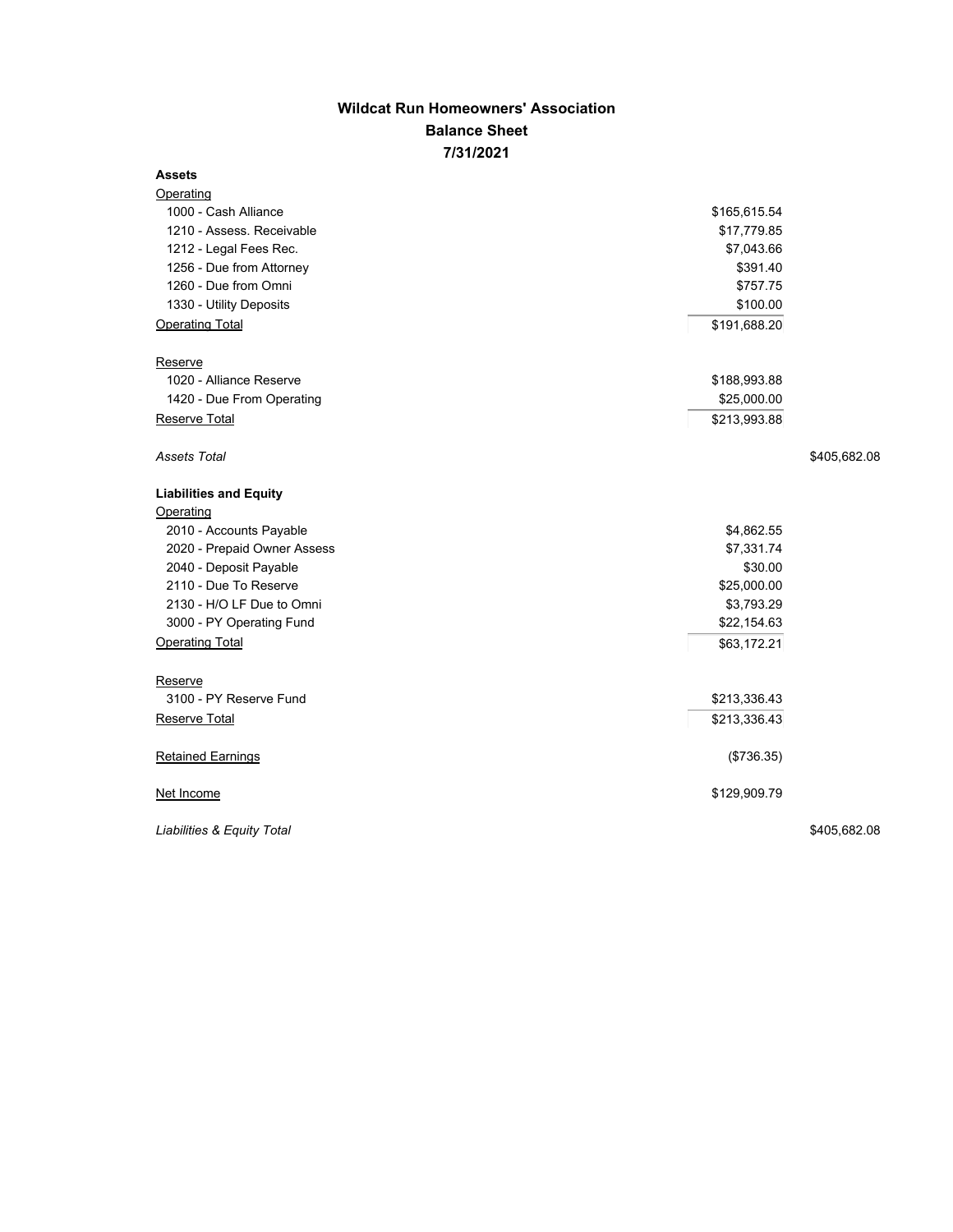## **Wildcat Run Homeowners' Association Budget Comparison Report 7/1/2021 - 7/31/2021**

|                                      | 7/1/2021 - 7/31/2021 |            |                         | 1/1/2021 - 7/31/2021 |               |                                         |                        |
|--------------------------------------|----------------------|------------|-------------------------|----------------------|---------------|-----------------------------------------|------------------------|
|                                      | <b>Actual</b>        | Budget     | Variance                | <b>Actual</b>        | <b>Budget</b> |                                         | Variance Annual Budget |
| Income                               |                      |            |                         |                      |               |                                         |                        |
| <u>Income</u>                        |                      |            |                         |                      |               |                                         |                        |
| 4181 - Pool Pass                     | \$482.00             | \$500.00   | (\$18.00)               | \$10,955.00          | \$12,000.00   | (\$1,045.00)                            | \$12,200.00            |
| Total Income                         | \$482.00             | \$500.00   | (\$18.00)               | \$10,955.00          | \$12,000.00   | (\$1,045.00)                            | \$12,200.00            |
| Operating                            |                      |            |                         |                      |               |                                         |                        |
| 4100 - Association Fees              | \$0.00               | \$0.00     | \$0.00                  |                      |               | \$313,917.00 \$329,280.00 (\$15,363.00) | \$329,280.00           |
| 4101 - Good Faith Credit             | \$0.00               | \$0.00     | \$0.00                  | \$0.00               |               | \$13,875.00 (\$13,875.00)               | \$13,875.00            |
| 4130 - Late Fees                     | \$3.15               | \$0.00     | \$3.15                  | \$3,478.12           | \$0.00        | \$3,478.12                              | \$0.00                 |
| 4140 - Interest Income               | \$48.40              | \$0.00     | \$48.40                 | \$187.27             | \$0.00        | \$187.27                                | \$0.00                 |
| 4150 - Legal Fees Income             | \$0.00               | \$0.00     | \$0.00                  | \$2,804.65           | \$0.00        | \$2,804.65                              | \$0.00                 |
| 4157 - Bad Debt Recovery             | \$627.63             | \$0.00     | \$627.63                | \$2,651.70           | \$0.00        | \$2,651.70                              | \$0.00                 |
| <b>Total Operating</b>               | \$679.18             | \$0.00     | \$679.18                |                      |               | \$323,038.74 \$343,155.00 (\$20,116.26) | \$343,155.00           |
| Reserve                              |                      |            |                         |                      |               |                                         |                        |
| 9020 - Interest Income               | \$24.08              | \$0.00     | \$24.08                 | \$164.58             | \$0.00        | \$164.58                                | \$0.00                 |
| Total Reserve                        | \$24.08              | \$0.00     | \$24.08                 | \$164.58             | \$0.00        | \$164.58                                | \$0.00                 |
| <b>Total Income</b>                  | \$1,185.26           | \$500.00   | \$685.26                |                      |               | \$334,158.32 \$355,155.00 (\$20,996.68) | \$355,355.00           |
| <b>Expense</b>                       |                      |            |                         |                      |               |                                         |                        |
| Operating                            |                      |            |                         |                      |               |                                         |                        |
| 5010 - Admin Fees                    | \$250.88             | \$250.00   | (\$0.88)                | \$1,707.87           | \$1,750.00    | \$42.13                                 | \$3,000.00             |
| 5020 - Postage                       | \$133.10             | \$291.00   | \$157.90                | \$3,634.09           | \$2,037.00    | (\$1,597.09)                            | \$3,500.00             |
| 5030 - Professional Service          | \$0.00               | \$500.00   | \$500.00                | \$5,565.33           | \$1,500.00    | (\$4,065.33)                            | \$4,000.00             |
| 5031 - Accounting Fees               | \$0.00               | \$0.00     | \$0.00                  | \$100.00             | \$400.00      | \$300.00                                | \$400.00               |
| 5033 - Taxes/Licenses/Perm           | \$0.00               | \$0.00     | \$0.00                  | \$3,659.00           | \$850.00      | (\$2,809.00)                            | \$850.00               |
| 5040 - Management Cont               | \$3,528.14           | \$3,528.00 | (\$0.14)                | \$24,746.98          | \$24,696.00   | (\$50.98)                               | \$42,336.00            |
| 5050 - Insurance Expense             | \$692.72             | \$0.00     | (\$692.72)              | \$3,741.32           | \$8,900.00    | \$5,158.68                              | \$8,900.00             |
| 5060 - Bad Debt/Writeoff             | \$0.00               | \$0.00     | \$0.00                  | \$468.50             | \$16,464.00   | \$15,995.50                             | \$16,464.00            |
| 5070 - Website Expense               | \$50.00              | \$50.00    | \$0.00                  | \$300.00             | \$350.00      | \$50.00                                 | \$600.00               |
| 5088 - Committee Expense             | \$0.00               | \$0.00     | \$0.00                  | \$0.00               | \$0.00        | \$0.00                                  | \$5,000.00             |
| 5110 - Electricity                   | \$6,278.75           |            | \$4,250.00 (\$2,028.75) | \$31,833.49          | \$29,750.00   | (\$2,083.49)                            | \$51,000.00            |
| 5120 - Water & Sewer                 | \$1,796.66           | \$1,200.00 | (\$596.66)              | \$7,063.51           | \$5,900.00    | (\$1,163.51)                            | \$8,500.00             |
| 5130 - Trash Removal                 | \$0.00               | \$50.00    | \$50.00                 | \$0.00               | \$150.00      | \$150.00                                | \$300.00               |
| 5170 - Security/Monitoring           | \$912.25             | \$750.00   | (\$162.25)              | \$4,035.25           | \$5,250.00    | \$1,214.75                              | \$9,000.00             |
| 5210 - Landscape Contract            | \$6,172.05           | \$5,555.00 | (\$617.05)              | \$30,860.25          | \$33,330.00   | \$2,469.75                              | \$55,550.00            |
| 5211 - Landscaping Misc              | \$0.00               | \$0.00     | \$0.00                  | \$220.42             | \$1,500.00    | \$1,279.58                              | \$1,500.00             |
| 5221 - Common Area Maint             | \$330.00             | \$200.00   | (\$130.00)              | \$636.00             | \$800.00      | \$164.00                                | \$1,000.00             |
| 5232 - Pond Contract                 | \$0.00               | \$0.00     | \$0.00                  | \$13,287.09          | \$12,830.00   | (\$457.09)                              | \$12,830.00            |
| 5234 - Darinage Easement Maintenance | \$0.00               | \$0.00     | \$0.00                  | \$2,307.27           | \$500.00      | (\$1,807.27)                            | \$500.00               |
| 5250 - Fountain Maintenance          | \$0.00               | \$500.00   | \$500.00                | \$2,327.28           | \$3,000.00    | \$672.72                                | \$3,000.00             |
| 5251 - Fountain Contract             | \$0.00               | \$0.00     | \$0.00                  | \$2,666.00           | \$9,126.00    | \$6,460.00                              | \$9,126.00             |
| 5252 - Water Feature                 | \$0.00               | \$0.00     | \$0.00                  | \$10,014.28          | \$17,000.00   | \$6,985.72                              | \$17,000.00            |
| 5260 - Snow removal                  | \$0.00               | \$0.00     | \$0.00                  | \$5,668.50           | \$4,500.00    | (\$1,168.50)                            | \$7,500.00             |
| 5295 - Street Light Maintenance      | \$0.00               | \$100.00   | \$100.00                | \$0.00               | \$400.00      | \$400.00                                | \$500.00               |
| 5400 - Playground Maintenance        | \$0.00               | \$150.00   | \$150.00                | \$1,122.75           | \$1,050.00    | (\$72.75)                               | \$1,800.00             |
| 5410 - Pool Contract                 | \$7,400.00           | \$7,000.00 | (\$400.00)              | \$38,600.00          | \$42,000.00   | \$3,400.00                              | \$56,000.00            |
| 5412 - Pool Misc                     | \$2,635.50           |            | \$250.00 (\$2,385.50)   | \$8,614.44           | \$1,500.00    | (\$7,114.44)                            | \$2,000.00             |